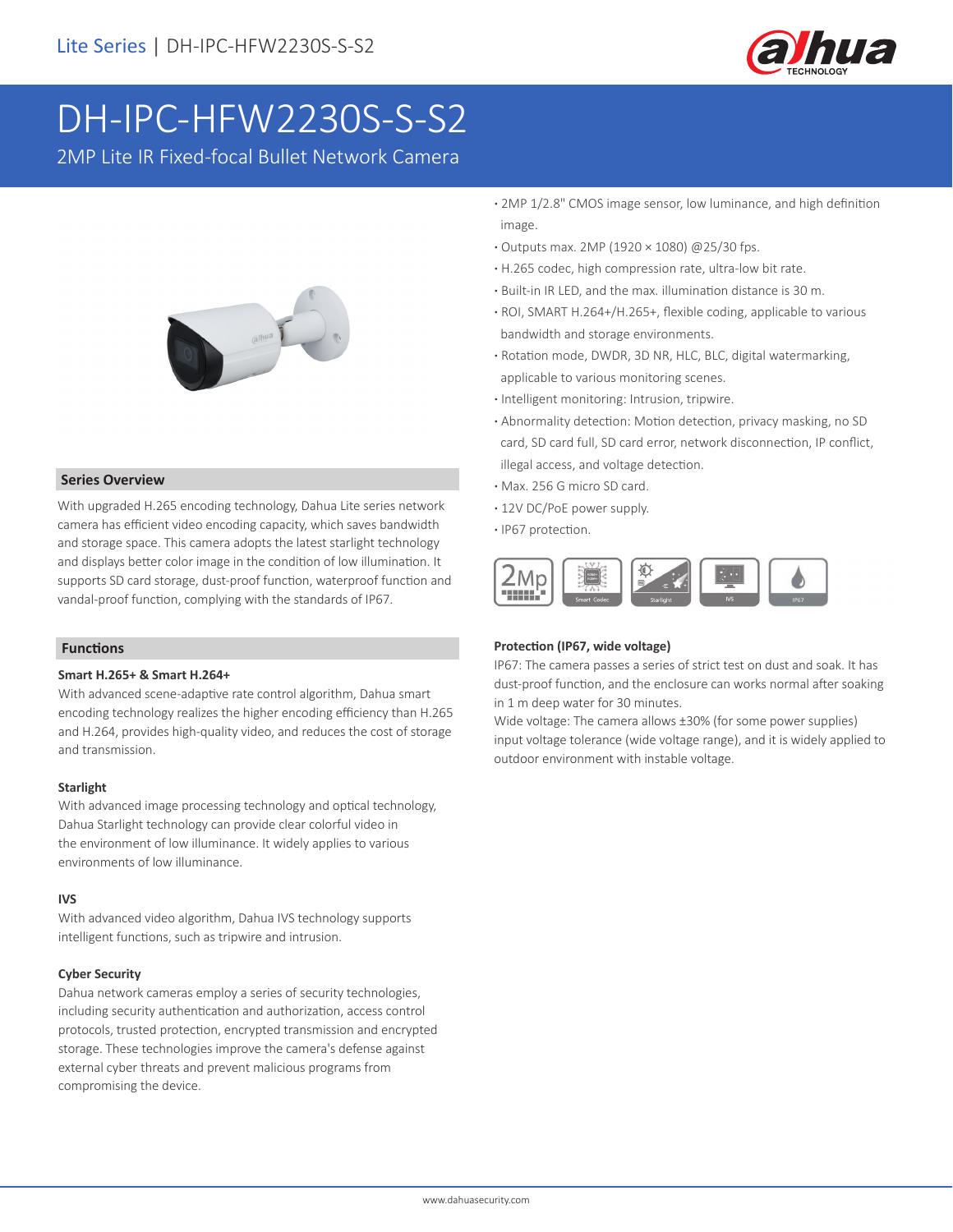# Lite Series | DH-IPC-HFW2230S-S-S2

## **Technical Specification**

| Camera                          |          |                                                                                                                                                                                                                                                                   |                      |                                 |                     |
|---------------------------------|----------|-------------------------------------------------------------------------------------------------------------------------------------------------------------------------------------------------------------------------------------------------------------------|----------------------|---------------------------------|---------------------|
| Image Sensor                    |          | 1/2.8" CMOS                                                                                                                                                                                                                                                       |                      |                                 |                     |
| Max. Resolution                 |          | 1920 (H) × 1080 (V)                                                                                                                                                                                                                                               |                      |                                 |                     |
| <b>ROM</b>                      |          | <b>128 MB</b>                                                                                                                                                                                                                                                     |                      |                                 |                     |
| <b>RAM</b>                      |          | 128 MB                                                                                                                                                                                                                                                            |                      |                                 |                     |
| <b>Scanning System</b>          |          | Progressive                                                                                                                                                                                                                                                       |                      |                                 |                     |
| <b>Electronic Shutter Speed</b> |          | Auto/Manual 1/3 s-1/100,000 s                                                                                                                                                                                                                                     |                      |                                 |                     |
| Min. Illumination               |          | 0.005 Lux@F1.6 (Color, 30 IRE)<br>0.0005 Lux@F1.6 (B/W, 30 IRE)<br>0 Lux (Illuminator on)                                                                                                                                                                         |                      |                                 |                     |
| S/N Ratio                       |          | > 56 dB                                                                                                                                                                                                                                                           |                      |                                 |                     |
| <b>Illumination Distance</b>    |          | 30 m (98.43 ft) (IR)                                                                                                                                                                                                                                              |                      |                                 |                     |
| Illuminator On/Off Control      |          | Auto; manual                                                                                                                                                                                                                                                      |                      |                                 |                     |
| <b>Illuminator Number</b>       |          | $1$ (IR LED)                                                                                                                                                                                                                                                      |                      |                                 |                     |
| Pan/Tilt/Rotation Range         |          | Pan: 0°-360°<br>Tilt: 0°-90°<br>Rotation: 0°-360°                                                                                                                                                                                                                 |                      |                                 |                     |
| Lens                            |          |                                                                                                                                                                                                                                                                   |                      |                                 |                     |
| Lens Type                       |          | Fixed-focal                                                                                                                                                                                                                                                       |                      |                                 |                     |
| Lens Mount                      |          | M12                                                                                                                                                                                                                                                               |                      |                                 |                     |
| Focal Length                    |          | 2.8 mm; 3.6 mm                                                                                                                                                                                                                                                    |                      |                                 |                     |
| Max. Aperture                   |          | 2.8 mm: F1.6<br>3.6 mm: F1.6                                                                                                                                                                                                                                      |                      |                                 |                     |
| Field of View                   |          | 2.8 mm: Horizontal: 107°; Vertical: 56°; Diagonal: 127°<br>3.6 mm: Horizontal: 88°; Vertical: 44°; Diagonal: 105°                                                                                                                                                 |                      |                                 |                     |
| Iris Control                    |          | Fixed                                                                                                                                                                                                                                                             |                      |                                 |                     |
| <b>Close Focus Distance</b>     |          | 2.8 mm: 0.7 m (2.30 ft)<br>3.6 mm: 1.3 m (4.27 ft)                                                                                                                                                                                                                |                      |                                 |                     |
|                                 | Lens     | Detect                                                                                                                                                                                                                                                            | Observe              | Recognize                       | Identify            |
| <b>DORI Distance</b>            | $2.8$ mm | 43.9 m<br>(144.03 ft)                                                                                                                                                                                                                                             | 17.5 m<br>(57.41 ft) | 8.8 m<br>(28.87 ft)             | 4.4 m<br>(14.44 ft) |
|                                 | $3.6$ mm | 58.9 m<br>(193.24 ft)                                                                                                                                                                                                                                             | 23.6 m<br>(77.43 ft) | 11.8 <sub>m</sub><br>(38.71 ft) | 5.9 m<br>(19.36 ft) |
| Smart Event                     |          |                                                                                                                                                                                                                                                                   |                      |                                 |                     |
| <b>IVS</b>                      |          | Tripwire; intrusion                                                                                                                                                                                                                                               |                      |                                 |                     |
| Video                           |          |                                                                                                                                                                                                                                                                   |                      |                                 |                     |
| Video Compression               |          | H.265; H.264; H.264B; MJPEG (Only supported by the<br>sub stream)                                                                                                                                                                                                 |                      |                                 |                     |
| <b>Smart Codec</b>              |          | Smart H.265+; Smart H.264+                                                                                                                                                                                                                                        |                      |                                 |                     |
| Video Frame Rate                |          | Main stream:<br>$1920 \times 1080@1 - 25/30$ fps<br>Sub stream:<br>704 × 576@1-25 fps<br>704 × 480@1-30 fps<br>*The values above are the max. frame rates of each<br>stream; for multiple streams, the values will be subjected<br>to the total encoding capacity |                      |                                 |                     |

Stream Capability 2 streams

| Resolution               | 1080p (1920 × 1080); 1.3M (1280 × 960); 720p (1280<br>× 720); D1 (704 × 576/704 × 480); VGA (640 × 480); CIF<br>$(352 \times 288/352 \times 240)$                                                                                                                     |  |  |
|--------------------------|-----------------------------------------------------------------------------------------------------------------------------------------------------------------------------------------------------------------------------------------------------------------------|--|--|
| <b>Bit Rate Control</b>  | CBR/VBR                                                                                                                                                                                                                                                               |  |  |
| Video Bit Rate           | H.264: 32 kbps-6144 kbps<br>H.265: 12 kbps-6144 kbps                                                                                                                                                                                                                  |  |  |
| Day/Night                | Auto(ICR)/Color/B/W                                                                                                                                                                                                                                                   |  |  |
| <b>BLC</b>               | Yes                                                                                                                                                                                                                                                                   |  |  |
| <b>HLC</b>               | Yes                                                                                                                                                                                                                                                                   |  |  |
| WDR                      | <b>DWDR</b>                                                                                                                                                                                                                                                           |  |  |
| <b>White Balance</b>     | Auto; natural; street lamp; outdoor; manual; regional<br>custom                                                                                                                                                                                                       |  |  |
| Gain Control             | Auto; manual                                                                                                                                                                                                                                                          |  |  |
| Noise Reduction          | 3D NR                                                                                                                                                                                                                                                                 |  |  |
| <b>Motion Detection</b>  | OFF/ON (4 areas, rectangular)                                                                                                                                                                                                                                         |  |  |
| Region of Interest (RoI) | Yes (4 areas)                                                                                                                                                                                                                                                         |  |  |
| Smart Illumination       | Yes                                                                                                                                                                                                                                                                   |  |  |
| Image Rotation           | 0°/90°/180°/270° (Support 90°/270° with 1080p<br>resolution and lower)                                                                                                                                                                                                |  |  |
| Mirror                   | Yes                                                                                                                                                                                                                                                                   |  |  |
| Privacy Masking          | 4 areas                                                                                                                                                                                                                                                               |  |  |
| Alarm                    |                                                                                                                                                                                                                                                                       |  |  |
| Alarm Event              | No SD card; SD card full; SD card error; network<br>disconnection; IP conflict; illegal access; motion<br>detection; video tampering; tripwire; intrusion; voltage<br>detection; security exception                                                                   |  |  |
| Network                  |                                                                                                                                                                                                                                                                       |  |  |
| Network Port             | RJ-45 (10/100 Base-T)                                                                                                                                                                                                                                                 |  |  |
| SDK and API              | Yes                                                                                                                                                                                                                                                                   |  |  |
| <b>Cyber Security</b>    | Video encryption; firmware encryption; configuration<br>encryption; Digest; WSSE; account lockout; security logs;<br>IP/MAC filtering; generation and importing of X.509<br>certification; syslog; HTTPS; 802.1x; trusted boot; trusted<br>execution; trusted upgrade |  |  |
| Network Protocol         | IPv4; IPv6; HTTP; TCP; UDP; ARP; RTP; RTSP; RTCP; RTMP;<br>SMTP; FTP; SFTP; DHCP; DNS; DDNS; QoS; UPnP; NTP;<br>Multicast; ICMP; IGMP; NFS; PPPoE; Boujour                                                                                                            |  |  |
| Interoperability         | ONVIF (Profile S/Profile G/Profile T); CGI; P2P; Milestone                                                                                                                                                                                                            |  |  |
| User/Host                | 20 (Total bandwidth: 48 M)                                                                                                                                                                                                                                            |  |  |
| Storage                  | FTP; SFTP; Micro SD card (support max. 256 G); NAS                                                                                                                                                                                                                    |  |  |
| <b>Browser</b>           | IE<br>Chrome<br>Firefox                                                                                                                                                                                                                                               |  |  |
| Management Software      | Smart PSS; DSS; DMSS                                                                                                                                                                                                                                                  |  |  |
| <b>Mobile Client</b>     | IOS; Android                                                                                                                                                                                                                                                          |  |  |
| Certification            |                                                                                                                                                                                                                                                                       |  |  |
| Certifications           | CE-LVD: EN 62368-1<br>CE-EMC: Electromagnetic Compatibility Directive<br>2014/30/EU<br>FCC: 47 CFR FCC Part 15, Subpart B                                                                                                                                             |  |  |
|                          |                                                                                                                                                                                                                                                                       |  |  |